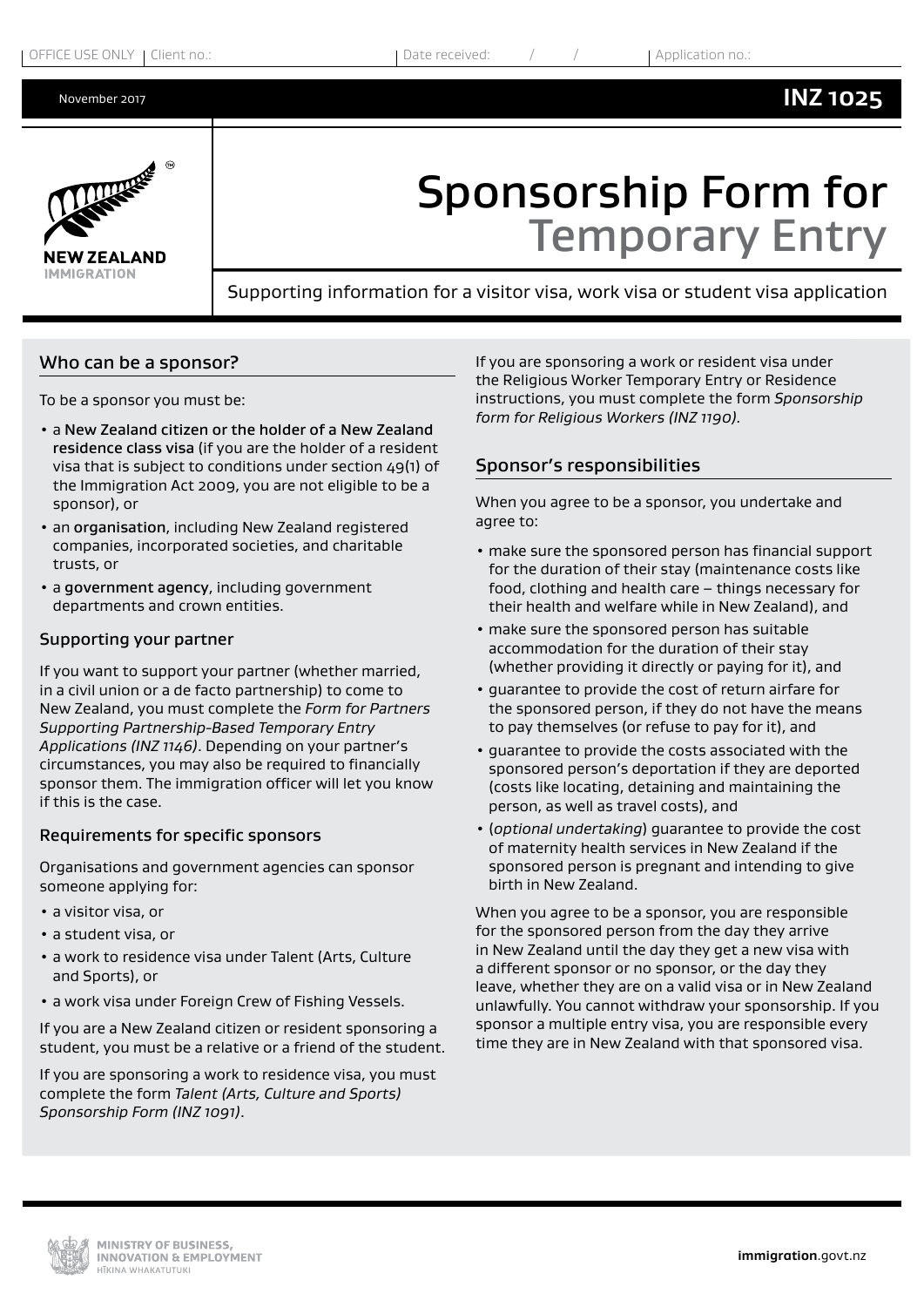# Evidence you must provide

You must provide evidence:

- that you are a New Zealand citizen or residence class visa holder, or
- that you are a registered company, incorporated society or charitable trust,
- that you have sufficient funds for the maintenance of the sponsored person for the duration of their intended stay in New Zealand (unless they are providing their own funds),
- that you have sufficient funds to pay for the sponsored person's accommodation, or if you are providing accommodation directly, evidence that you own or have a rental agreement for the property where the sponsored person will stay while in New Zealand (unless they are paying for their own accommodation),
- that you have sufficient funds to pay for the return travel of the sponsored person (unless they are providing their own airfare or their own funds to cover return travel),
- *(optional undertaking)* that you have funds of at least NZ\$9,000 available to pay for the cost of maternity health services in New Zealand if the sponsored person is pregnant and intending to give birth in New Zealand.

Note: If the sponsored person is providing some of the costs included in sponsorship themselves (such as a prepaid airfare, travellers cheques, etc), evidence of those must be included with their application and the sponsorship form. If what they provide is not sufficient for their needs, you will be responsible for providing the rest of the costs.

If you hold an approval in principle to recruit foreign fishing crew you are only required to submit a copy of the approval in principle letter as evidence that you meet your sponsorship undertakings.

# What happens if you do not honour your sponsorship?

If you fail to carry out the responsibilities listed above (a breach of your sponsorship undertakings), the sponsored person will be in breach of their visa conditions and may become liable for deportation.

If you fail to carry out the responsibilities listed above, and the sponsored person incurs costs to the New Zealand Government or a third party to cover any part of their maintenance, accommodation or return travel (or deportation), you will be responsible for repaying those costs.

If you fail to repay the costs incurred by the sponsored person, a debt for the amount of those costs will then be due to the New Zealand Government or the third party. This debt may be enforced against you in the New Zealand courts. This debt remains your responsibility until it is repaid, even if the sponsored person is no longer in New Zealand, is in New Zealand unlawfully, or has a new visa.

If you breach your sponsorship undertakings (whether there is a debt or not), you may not be able to sponsor again in the future.

# Completing the sponsorship form

Unless you are sponsoring a fishing crew under the Foreign Crew of Fishing Vessels instructions or members of the same family applying together under one visitor visa application, you must complete a separate form for each applicant you are sponsoring.

## Foreign crew of fishing vessels

If you are New Zealand employer sponsoring a foreign crew of a fishing vessel as a condition of an approval in principle, you must list all the sponsored crew members at Section B: Foreign crew of fishing vessel. You do not need to complete Section A: Applicant's details.

## Signing the declaration

When you have completed sections A to E of the form (and, if necessary, your bank has completed Section F: Bank confirmation), you must take the form and the evidence you are providing to a person authorised to take a statutory declaration, and complete Section G: Declaration by sponsor with them. Justices of the Peace, solicitors or notaries public are authorised to take a statutory declaration.

When your statutory declaration has been completed, return the form with your evidence to the applicant.

## Immigration Advisers Licensing Act 2007

Under the Immigration Advisers Licensing Act 2007 it is an offence to provide immigration advice without being licensed or exempt. If your immigration adviser is not licensed when they should be, Immigration New Zealand will return your application.

For more information and to view the register of licensed advisers, go to the Immigration Advisers Authority website www.iaa.govt.nz or email info@iaa.govt.nz.

Lawyers provide immigration advice and are exempt from licensing under the Immigration Advisers Licensing Act 2007. For more information and to view the register of immigration lawyers, go to the New Zealand Law Society website www.lawsociety.org.nz.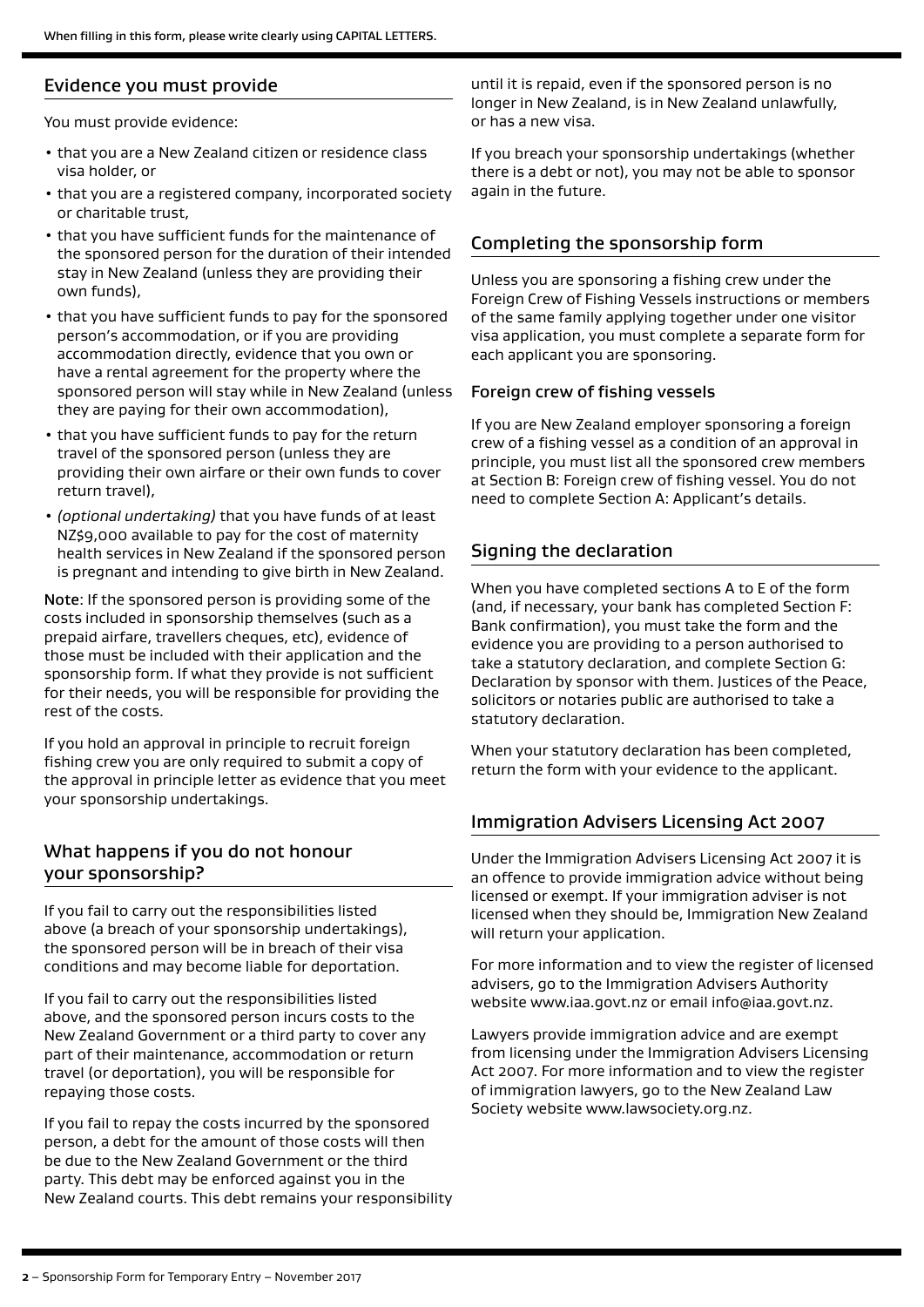# **When filling in this form, please write clearly using CAPITAL LETTERS.**

|                                                                             | <b>Section A</b><br>Applicant's details                                                               |  |  |                                                                                         |
|-----------------------------------------------------------------------------|-------------------------------------------------------------------------------------------------------|--|--|-----------------------------------------------------------------------------------------|
|                                                                             | Everyone should fill in this section except if you are sponsoring a foreign crew on a fishing vessel, |  |  |                                                                                         |
|                                                                             | in which case you should go to Section B: Foreign crew of fishing vessel.                             |  |  |                                                                                         |
| A1                                                                          | Details of the applicant(s) you are sponsoring                                                        |  |  |                                                                                         |
| <b>Applicant 1</b><br>Full name as shown on passport<br>Relationship to you |                                                                                                       |  |  |                                                                                         |
|                                                                             |                                                                                                       |  |  | Gender   Male<br>Female<br>Date of birth<br>$D + D + M + M + M + Y + Y + Y$             |
|                                                                             |                                                                                                       |  |  | $\Box$ student<br>Type of application $\Box$ visitor<br>$\Box$ work $\Box$ limited visa |
|                                                                             | Applicant 2 (if visitor)                                                                              |  |  |                                                                                         |
|                                                                             | Full name as shown on passport                                                                        |  |  |                                                                                         |
|                                                                             |                                                                                                       |  |  |                                                                                         |
|                                                                             | Relationship to you                                                                                   |  |  |                                                                                         |
| Relationship to applicant 1                                                 |                                                                                                       |  |  |                                                                                         |
|                                                                             | Gender Male Female<br>Date of birth<br>$D + D + M + M + Y + Y + Y + Y$                                |  |  |                                                                                         |
| Applicant 3 (if visitor)                                                    |                                                                                                       |  |  |                                                                                         |
| Full name as shown on passport                                              |                                                                                                       |  |  |                                                                                         |
|                                                                             | Relationship to you                                                                                   |  |  |                                                                                         |
|                                                                             | Relationship to applicant 1                                                                           |  |  |                                                                                         |
|                                                                             | Gender $\Box$ Male $\Box$ Female<br>Date of birth <b>DEDIMMIY PRY</b>                                 |  |  |                                                                                         |
|                                                                             | Applicant 4 (if visitor)<br>Full name as shown on passport                                            |  |  |                                                                                         |
|                                                                             |                                                                                                       |  |  |                                                                                         |
|                                                                             |                                                                                                       |  |  |                                                                                         |
|                                                                             | Relationship to you                                                                                   |  |  |                                                                                         |
|                                                                             | Relationship to applicant 1                                                                           |  |  |                                                                                         |
|                                                                             | Gender Male Female<br>Date of birth<br>$10.11^M1^M11^Y1^Y1^Y1^Y$<br>$\Box$                            |  |  |                                                                                         |
| Α2                                                                          | The applicant(s) is applying for a visa for a stay in New Zealand of<br>months.                       |  |  |                                                                                         |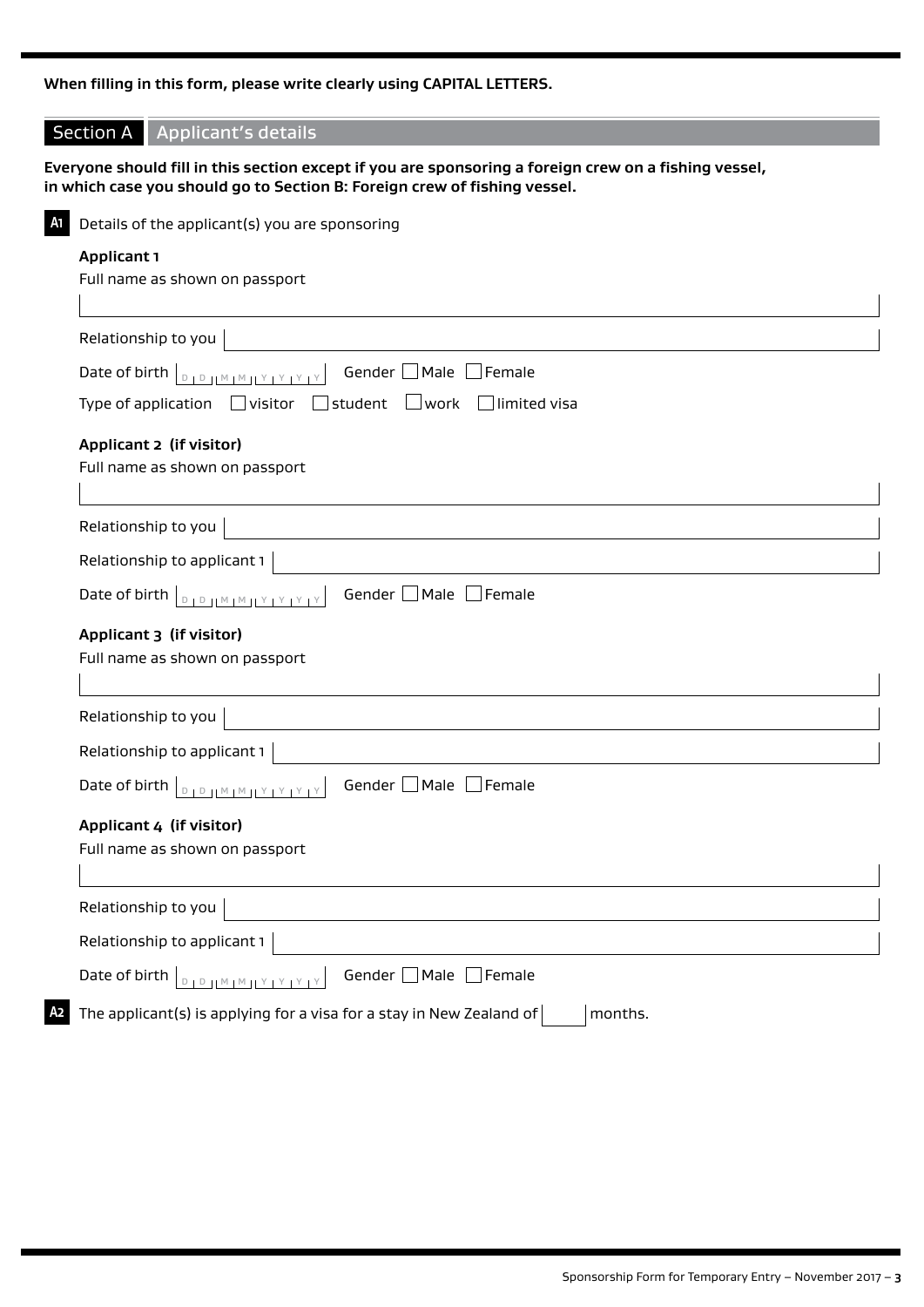# Section B Foreign crew of fishing vessel

### **B1** What is the name of the vessel the foreign crew will be working on?

# **B2** Complete the following details for each foreign crew member on the vessel named at  $\boxed{B}$ .

| Name on passport | Date of birth                                        | Nationality | Passport number |
|------------------|------------------------------------------------------|-------------|-----------------|
|                  | $\cal N$ /                                           |             |                 |
|                  | $\cal N$ /                                           |             |                 |
|                  | $\cal I$ /                                           |             |                 |
|                  | $\cal I$ /                                           |             |                 |
|                  | $\hspace{0.1cm} / \hspace{0.1cm}$                    |             |                 |
|                  | $\cal I$ /                                           |             |                 |
|                  | $\begin{array}{ccc} \end{array}$                     |             |                 |
|                  | $\left  \begin{array}{cc} & \end{array} \right $     |             |                 |
|                  | $\cal I$ /                                           |             |                 |
|                  | $\hspace{0.1cm} / \hspace{0.1cm}$                    |             |                 |
|                  | $\hspace{0.1cm} / \hspace{0.1cm}$                    |             |                 |
|                  | $\cal I$ /                                           |             |                 |
|                  | $\hspace{0.1cm} / \hspace{0.1cm}$ $\hspace{0.1cm} /$ |             |                 |
|                  | $\cal N$ /                                           |             |                 |
|                  | $\hspace{0.1cm} / \hspace{0.1cm}$                    |             |                 |
|                  | 1                                                    |             |                 |
|                  | $\left  \begin{array}{cc} & \end{array} \right $     |             |                 |
|                  | $\cal I$ /                                           |             |                 |
|                  | $\cal N$ /                                           |             |                 |
|                  | $\hspace{0.1cm} / \hspace{0.1cm}$                    |             |                 |
|                  | $\hspace{0.1cm} / \hspace{0.1cm}$                    |             |                 |
|                  | $\left  \quad \right $                               |             |                 |
|                  | $\cal N$ /                                           |             |                 |
|                  | $\cal I$ /<br>$\overline{ }$                         |             |                 |
|                  | $\sqrt{2}$                                           |             |                 |
|                  | $\qquad \qquad \Box$<br>$\qquad \qquad \Box$         |             |                 |
|                  | $\mathcal{N}=\mathcal{N}$                            |             |                 |
|                  | $\mathcal{N}=\mathcal{N}$                            |             |                 |
|                  | $\qquad \qquad \Box$                                 |             |                 |
|                  | $\sqrt{2}$                                           |             |                 |
|                  | $\qquad \qquad \Box$                                 |             |                 |
|                  | $\qquad \qquad \Box$                                 |             |                 |
|                  | $\mathcal{N}=\mathcal{N}$                            |             |                 |
|                  | $\int_{\mathbb{R}^n}$                                |             |                 |

Attach additional sheets of paper if necessary.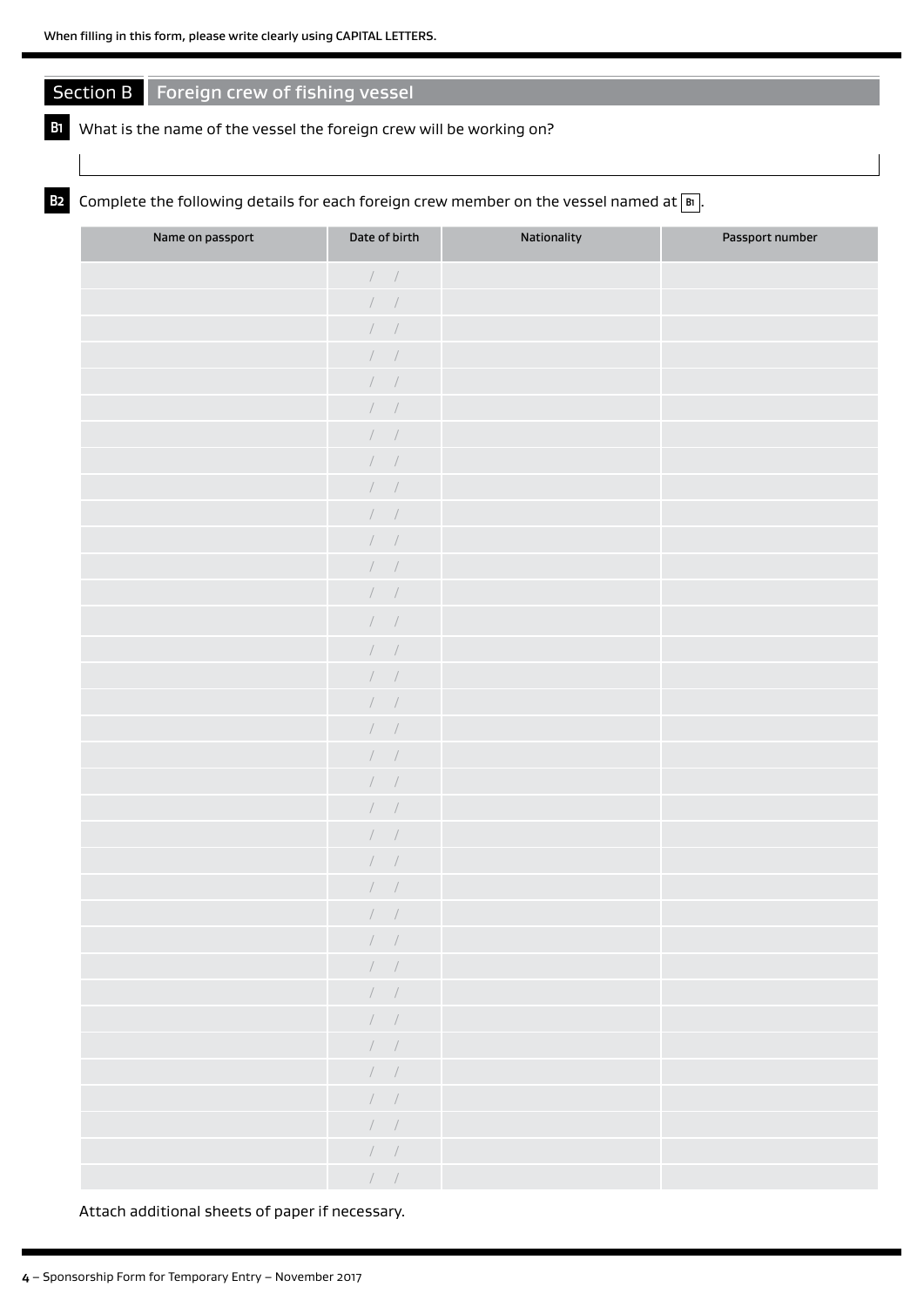**This section of the form must be completed by the person, organisation or government agency sponsoring the applicant's stay in New Zealand. If the sponsor is an organisation or a government agency, it must be completed by a named contact person authorised to make representations and enter into agreements on behalf of the organisation or agency.** 

**Unless the sponsor is authorised to act on the visa applicant's behalf in the visa application form, they may not receive any information about the visa application.** 

**Any person acting on behalf of the sponsor may not receive information about the visa application unless specifically authorised by the visa applicant.**

| C1 | The sponsor is: |
|----|-----------------|
|    |                 |

a natural person. *Go to* **C2**

an organisation. *Go to* **C10**

a government agency. *Go to* **C11**

### Sponsorship by a natural person

|                                                                                                                                                                                                                                                                                                        | Complete questions $ \alpha $ to $ \mathfrak{c}_{\theta} $ if the sponsor is a natural person. Otherwise go to $ \mathfrak{c}_{\theta} .$ |  |  |                                                                                                                                                                                                                                                                                                                  |
|--------------------------------------------------------------------------------------------------------------------------------------------------------------------------------------------------------------------------------------------------------------------------------------------------------|-------------------------------------------------------------------------------------------------------------------------------------------|--|--|------------------------------------------------------------------------------------------------------------------------------------------------------------------------------------------------------------------------------------------------------------------------------------------------------------------|
| C <sub>2</sub><br>Full name of sponsor                                                                                                                                                                                                                                                                 |                                                                                                                                           |  |  |                                                                                                                                                                                                                                                                                                                  |
| Family/last name                                                                                                                                                                                                                                                                                       | Given/first name(s)                                                                                                                       |  |  |                                                                                                                                                                                                                                                                                                                  |
|                                                                                                                                                                                                                                                                                                        |                                                                                                                                           |  |  |                                                                                                                                                                                                                                                                                                                  |
| Other names you are known by or have ever been known by                                                                                                                                                                                                                                                |                                                                                                                                           |  |  |                                                                                                                                                                                                                                                                                                                  |
|                                                                                                                                                                                                                                                                                                        |                                                                                                                                           |  |  |                                                                                                                                                                                                                                                                                                                  |
| Gender   Male   Female                                                                                                                                                                                                                                                                                 | C <sub>4</sub>                                                                                                                            |  |  |                                                                                                                                                                                                                                                                                                                  |
| c <sub>5</sub><br>Town/city of birth                                                                                                                                                                                                                                                                   |                                                                                                                                           |  |  |                                                                                                                                                                                                                                                                                                                  |
| Country of birth                                                                                                                                                                                                                                                                                       |                                                                                                                                           |  |  |                                                                                                                                                                                                                                                                                                                  |
| C6<br>Country of citizenship                                                                                                                                                                                                                                                                           |                                                                                                                                           |  |  |                                                                                                                                                                                                                                                                                                                  |
| c <sub>7</sub><br>Your residential address and contact details.                                                                                                                                                                                                                                        |                                                                                                                                           |  |  |                                                                                                                                                                                                                                                                                                                  |
| Address                                                                                                                                                                                                                                                                                                |                                                                                                                                           |  |  |                                                                                                                                                                                                                                                                                                                  |
|                                                                                                                                                                                                                                                                                                        |                                                                                                                                           |  |  |                                                                                                                                                                                                                                                                                                                  |
|                                                                                                                                                                                                                                                                                                        |                                                                                                                                           |  |  |                                                                                                                                                                                                                                                                                                                  |
| Telephone (daytime)                                                                                                                                                                                                                                                                                    | Telephone (evening)                                                                                                                       |  |  |                                                                                                                                                                                                                                                                                                                  |
| Fax                                                                                                                                                                                                                                                                                                    | Email                                                                                                                                     |  |  |                                                                                                                                                                                                                                                                                                                  |
| $c_{8}$<br>To sponsor a visitor you must be a New Zealand citizen or residence class visa holder. Tick the one option that<br>applies to you.<br>I am a New Zealand citizen.<br>I am a New Zealand residence class visa holder (includes Australian citizens and residents who are in<br>New Zealand). |                                                                                                                                           |  |  |                                                                                                                                                                                                                                                                                                                  |
|                                                                                                                                                                                                                                                                                                        |                                                                                                                                           |  |  | You must provide either your original passport or a certified copy of the personal details page of your passport.<br>If you are a New Zealand citizen and you do not have a passport, you may provide an original or certified copy of<br>your New Zealand citizenship certificate or birth certificate instead. |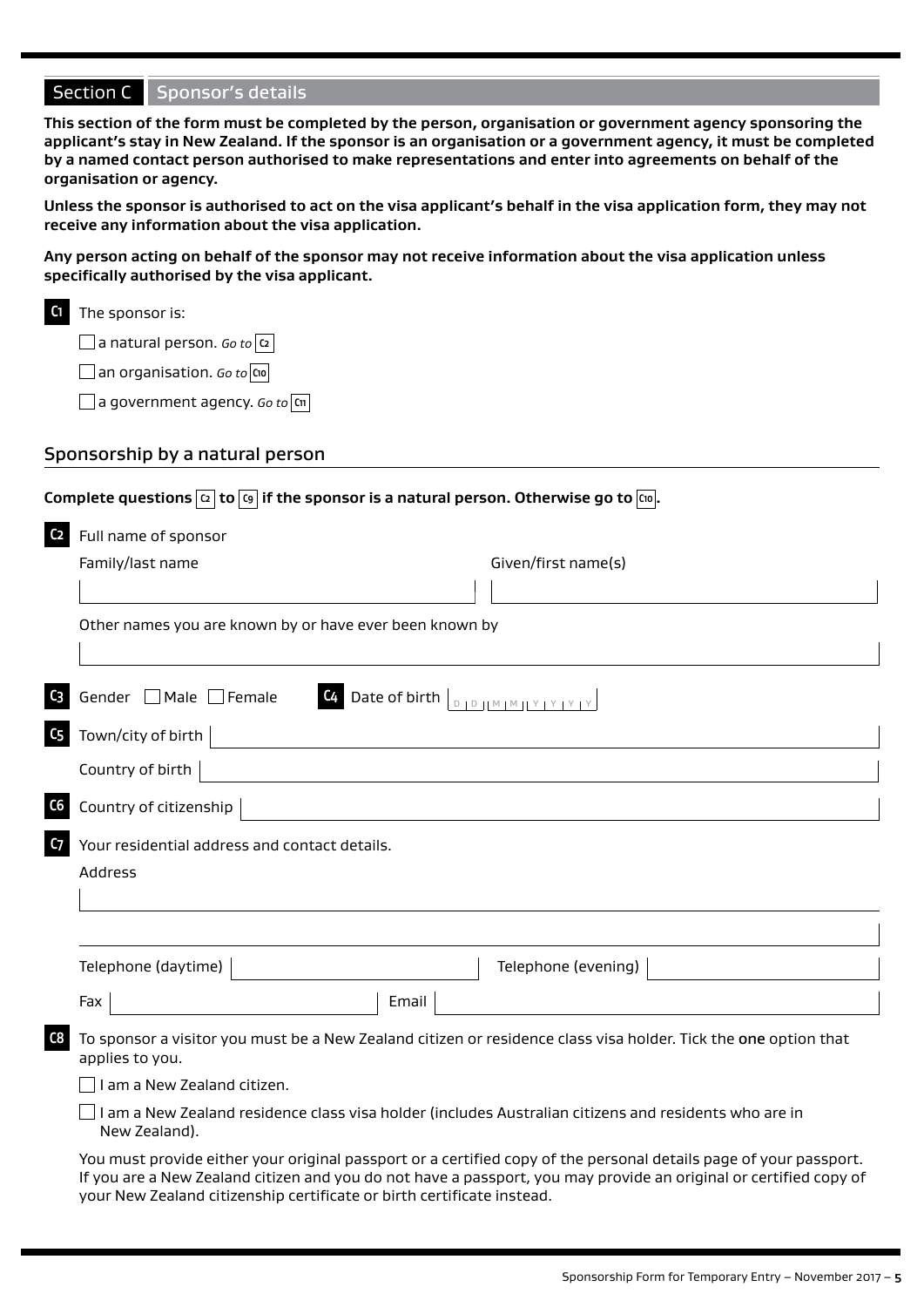| C <sub>9</sub>                                                                                                              | Complete this question if you are sponsoring a student.                                                                                                           |  |  |  |  |
|-----------------------------------------------------------------------------------------------------------------------------|-------------------------------------------------------------------------------------------------------------------------------------------------------------------|--|--|--|--|
|                                                                                                                             | What is your relationship with the person listed at $ x $ ?                                                                                                       |  |  |  |  |
|                                                                                                                             |                                                                                                                                                                   |  |  |  |  |
| What evidence of the relationship have you attached?                                                                        |                                                                                                                                                                   |  |  |  |  |
|                                                                                                                             |                                                                                                                                                                   |  |  |  |  |
|                                                                                                                             | $Go$ to $ C16 $ .                                                                                                                                                 |  |  |  |  |
|                                                                                                                             | Sponsorship by an organisation or a government agency                                                                                                             |  |  |  |  |
|                                                                                                                             | Complete questions $\overline{[\omega]}$ to $\overline{[\alpha]}$ if the sponsor is an organisation or government agency. Otherwise go to $\overline{[\omega]}$ . |  |  |  |  |
| C10                                                                                                                         | Full name of organisation (registered company, incorporated society or charitable trust). Go to $\alpha$                                                          |  |  |  |  |
|                                                                                                                             | New Zealand Business Number<br>For help search: www.nzbn.govt.nz                                                                                                  |  |  |  |  |
| C <sub>11</sub><br>Full name of government agency (including details of division or work group, as applicable). Go to $ x $ |                                                                                                                                                                   |  |  |  |  |
| C12                                                                                                                         | Name and position of authorised contact person acting on behalf of the sponsoring organisation/agency.                                                            |  |  |  |  |
|                                                                                                                             | Family/last name<br>Given/first name(s)                                                                                                                           |  |  |  |  |
|                                                                                                                             | Position or title in sponsoring organisation/agency                                                                                                               |  |  |  |  |
| C13                                                                                                                         | Physical and postal addresses.                                                                                                                                    |  |  |  |  |
|                                                                                                                             | Street address                                                                                                                                                    |  |  |  |  |
|                                                                                                                             |                                                                                                                                                                   |  |  |  |  |
|                                                                                                                             | Postal address                                                                                                                                                    |  |  |  |  |
|                                                                                                                             |                                                                                                                                                                   |  |  |  |  |
|                                                                                                                             | Telephone (daytime)<br>Telephone (evening)                                                                                                                        |  |  |  |  |
|                                                                                                                             | Email<br>Fax                                                                                                                                                      |  |  |  |  |
| C <sub>14</sub>                                                                                                             | Tick the one option that applies to you.                                                                                                                          |  |  |  |  |
|                                                                                                                             | I represent a registered company and I have attached evidence of incorporation under the Companies<br>Act 1993.                                                   |  |  |  |  |
|                                                                                                                             | I represent an incorporated society and I have attached evidence of incorporation under the Incorporated<br>Societies Act 1908.                                   |  |  |  |  |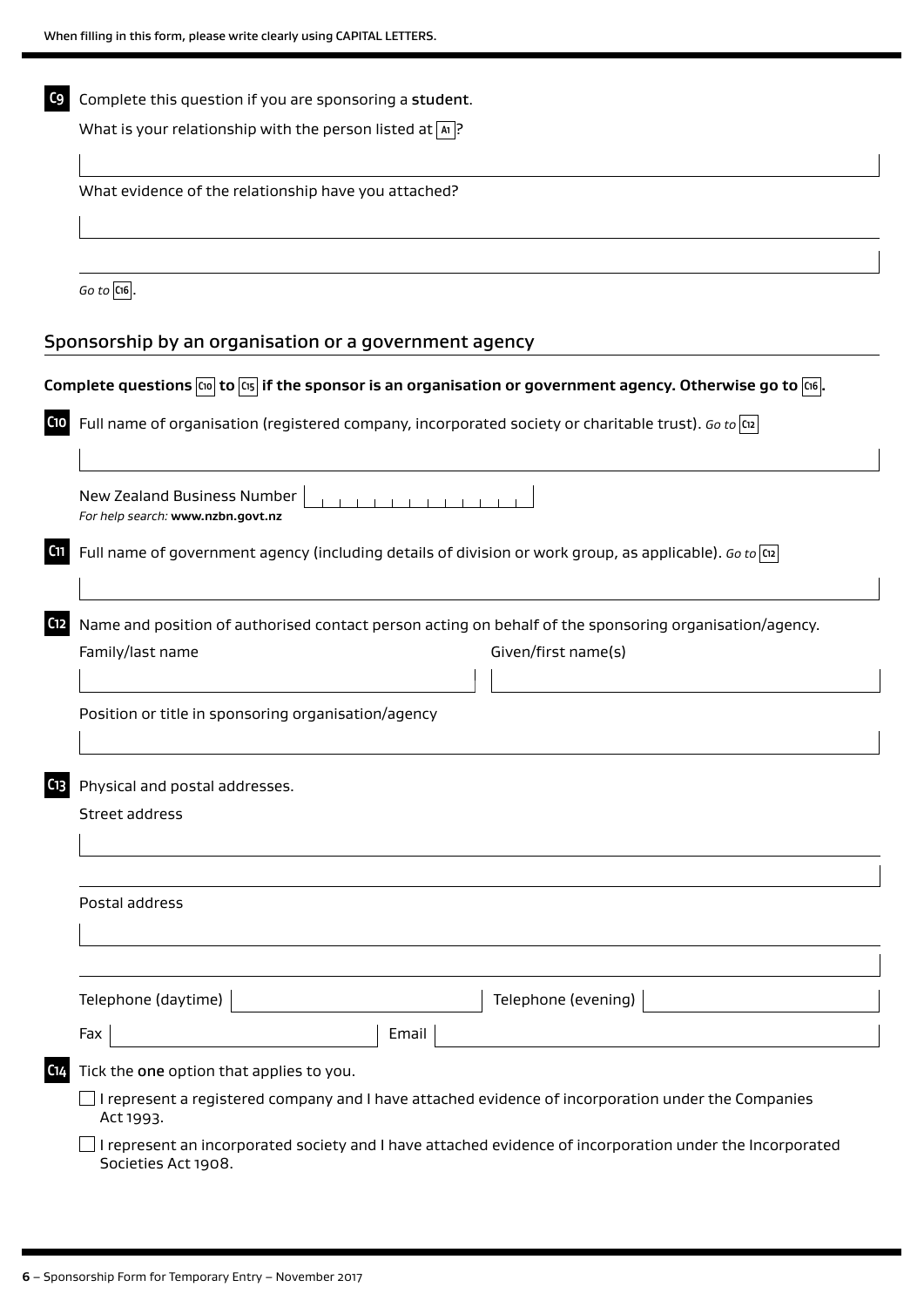| I represent a charitable trust and I have attached evidence of incorporation under the Charitable Trusts<br>Act 1957.                                     |                                                                                                                                                                                        |                             |                               |                                 |  |
|-----------------------------------------------------------------------------------------------------------------------------------------------------------|----------------------------------------------------------------------------------------------------------------------------------------------------------------------------------------|-----------------------------|-------------------------------|---------------------------------|--|
| I represent a government agency.                                                                                                                          |                                                                                                                                                                                        |                             |                               |                                 |  |
| C <sub>15</sub>                                                                                                                                           | If the sponsor is an organisation provide an explanation of the link between the organisation's activities<br>and the purpose for which the applicant(s) is/are coming to New Zealand. |                             |                               |                                 |  |
|                                                                                                                                                           |                                                                                                                                                                                        |                             |                               |                                 |  |
| All sponsors must complete questions G6 to G9                                                                                                             |                                                                                                                                                                                        |                             |                               |                                 |  |
| C <sub>16</sub><br>Name and address for communication about this sponsorship form.                                                                        |                                                                                                                                                                                        |                             |                               |                                 |  |
| Same as address at $\sigma$ . Go to $\alpha$                                                                                                              |                                                                                                                                                                                        |                             |                               |                                 |  |
| Same as address at $\alpha_3$ . Go to $\alpha_8$                                                                                                          |                                                                                                                                                                                        |                             |                               |                                 |  |
| As below.                                                                                                                                                 |                                                                                                                                                                                        |                             |                               |                                 |  |
| Family/last name                                                                                                                                          |                                                                                                                                                                                        | Given/first name(s)         |                               |                                 |  |
|                                                                                                                                                           |                                                                                                                                                                                        |                             |                               |                                 |  |
| Company name (if applicable) and address<br>Telephone (daytime)                                                                                           |                                                                                                                                                                                        | Telephone (evening)         |                               |                                 |  |
| Fax                                                                                                                                                       | Email                                                                                                                                                                                  |                             |                               |                                 |  |
| Do you authorise the person stated at $\overline{cos}$ to act on your behalf?<br>C <sub>17</sub>                                                          |                                                                                                                                                                                        | No Nes No                   |                               |                                 |  |
| C <sub>18</sub><br>Have you received immigration advice on this sponsorship form?                                                                         |                                                                                                                                                                                        |                             |                               |                                 |  |
| You can find a definition of immigration advice at www.immigration.govt.nz/advice.<br>Ø                                                                   |                                                                                                                                                                                        |                             |                               |                                 |  |
| Yes Make sure that your immigration adviser completes Section H: Immigration adviser's details.                                                           |                                                                                                                                                                                        |                             |                               |                                 |  |
| No                                                                                                                                                        |                                                                                                                                                                                        |                             |                               |                                 |  |
| C <sub>19</sub><br>Have you sponsored anyone to come to New Zealand previously?                                                                           |                                                                                                                                                                                        |                             |                               |                                 |  |
| Note: If you are sponsoring foreign fishing crew, you do not need to complete this question.                                                              |                                                                                                                                                                                        |                             |                               |                                 |  |
| Yes Provide details in the table below.<br>1No                                                                                                            |                                                                                                                                                                                        |                             |                               |                                 |  |
| Details of all visitors, workers and students you have previously sponsored. If the sponsored person did not<br>arrive, write 'N/A' in 'Date of arrival'. |                                                                                                                                                                                        |                             |                               |                                 |  |
| Name                                                                                                                                                      |                                                                                                                                                                                        | Date of birth<br>(DD/MM/YY) | Date of arrival<br>(If known) | Date of departure<br>(If known) |  |
| 1.                                                                                                                                                        |                                                                                                                                                                                        |                             |                               |                                 |  |
| 2.                                                                                                                                                        |                                                                                                                                                                                        |                             |                               |                                 |  |
| 3.                                                                                                                                                        |                                                                                                                                                                                        |                             |                               |                                 |  |

 / / / / / /  $\sqrt{7}$  /  $\sqrt{7}$  /  $\sqrt{7}$  /  $\sqrt{7}$  /  $\sqrt{7}$  /  $\sqrt{7}$  /  $\sqrt{7}$  /  $\sqrt{7}$  /  $\sqrt{7}$  /  $\sqrt{7}$  /  $\sqrt{7}$  /  $\sqrt{7}$  /  $\sqrt{7}$  /  $\sqrt{7}$  /  $\sqrt{7}$  /  $\sqrt{7}$  /  $\sqrt{7}$  /  $\sqrt{7}$  /  $\sqrt{7}$  /  $\sqrt{7}$  /  $\sqrt{7}$  /  $\sqrt{7}$  /  $\hspace{1cm} 1 \hspace{1cm} 1 \hspace{1cm} 1 \hspace{1cm} 1 \hspace{1cm} 1 \hspace{1cm} 1 \hspace{1cm} 1 \hspace{1cm} 1 \hspace{1cm} 1 \hspace{1cm} 1 \hspace{1cm} 1 \hspace{1cm} 1 \hspace{1cm} 1 \hspace{1cm} 1 \hspace{1cm} 1 \hspace{1cm} 1 \hspace{1cm} 1 \hspace{1cm} 1 \hspace{1cm} 1 \hspace{1cm} 1 \hspace{1cm} 1 \hspace{1cm} 1 \hspace{1cm} 1 \hspace{1cm} 1 \hs$ 7. / / / / / /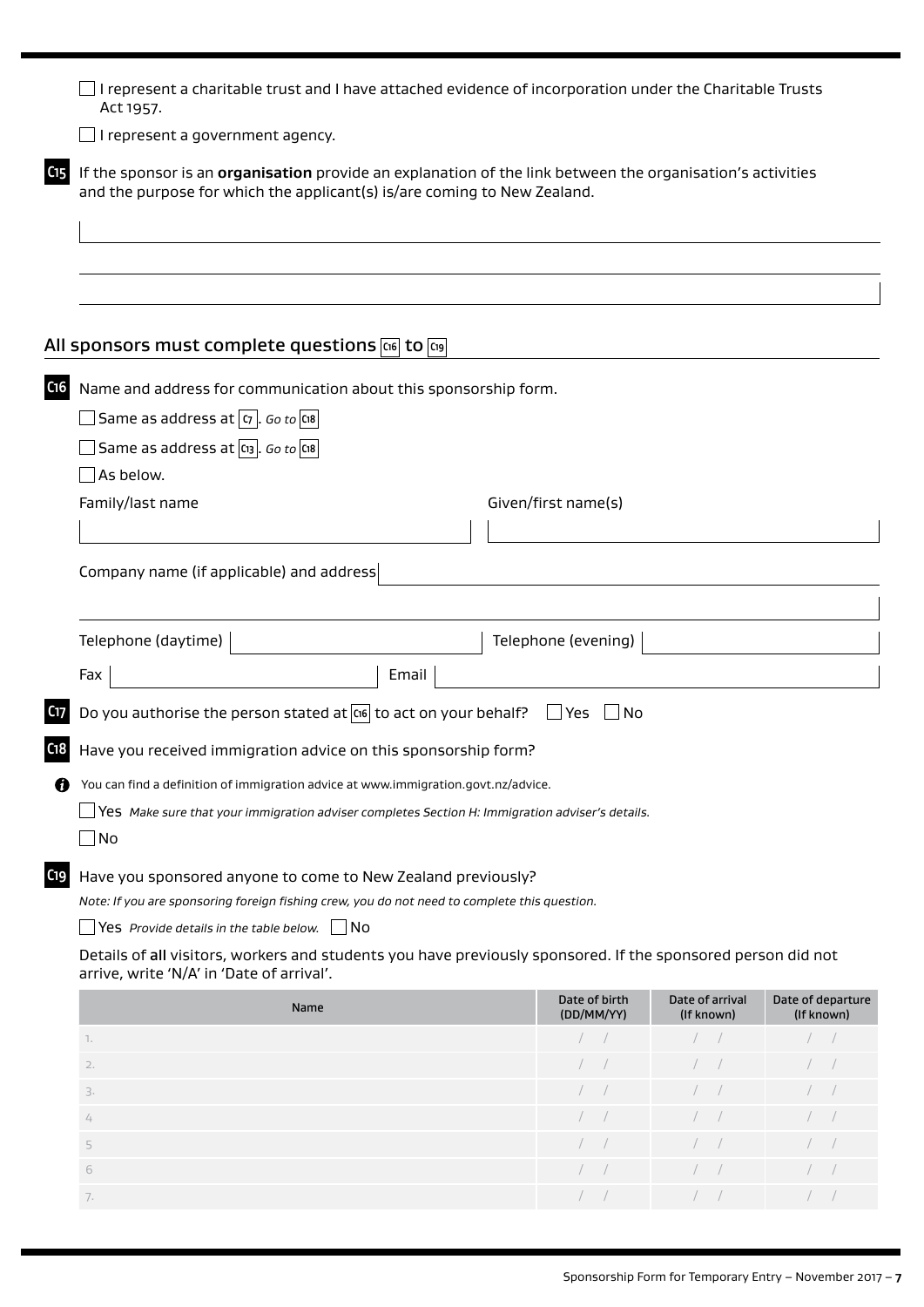| When filling in this form, please write clearly using CAPITAL LETTERS. |  |
|------------------------------------------------------------------------|--|
|------------------------------------------------------------------------|--|

|                                                                                                                       | <b>Section D</b><br>Sponsor eligibility                                                                                                           |  |  |  |
|-----------------------------------------------------------------------------------------------------------------------|---------------------------------------------------------------------------------------------------------------------------------------------------|--|--|--|
|                                                                                                                       | If the sponsor is a natural person, he or she must answer questions $\lfloor m \rfloor$ , $\lfloor m \rfloor$ and $\lfloor n_4 \rfloor$ .         |  |  |  |
|                                                                                                                       | If the sponsor is an organisation, the authorised contact person listed at $\alpha$ must answer questions $ B_3 $ and $ B_4 $ .                   |  |  |  |
|                                                                                                                       | Sponsor is a natural person                                                                                                                       |  |  |  |
| D <sub>1</sub>                                                                                                        | Will you be ordinarily resident in New Zealand during the term of the sponsorship?<br>l lYes<br>- I No                                            |  |  |  |
| D <sub>2</sub>                                                                                                        | Have you ever been convicted of any offence(s) under immigration law? $\Box$ Yes $\Box$ No                                                        |  |  |  |
|                                                                                                                       | Have you previously breached sponsorship obligations? $\Box$ Yes $\Box$ No                                                                        |  |  |  |
|                                                                                                                       | Do you have an outstanding debt to the Crown or other third parties as a result of another<br>sponsorship arrangement?                            |  |  |  |
|                                                                                                                       | $\Box$ Yes $\Box$ No                                                                                                                              |  |  |  |
|                                                                                                                       | Have you entered insolvency procedures or been adjudicated bankrupt? $\Box$ Yes $\Box$ No<br>Are you liable for deportation? $\Box$ Yes $\Box$ No |  |  |  |
|                                                                                                                       | Are you serving a custodial sentence or awaiting sentencing after being convicted of a crime which carries<br>a custodial sentence?               |  |  |  |
| $\Box$ Yes $\Box$ No                                                                                                  |                                                                                                                                                   |  |  |  |
| Are you sponsoring this application for the purpose of receiving a financial reward or fee? $\Box$ Yes $\Box$<br>- No |                                                                                                                                                   |  |  |  |
|                                                                                                                       | $Go$ to $D4$                                                                                                                                      |  |  |  |
|                                                                                                                       | Sponsor is an organisation                                                                                                                        |  |  |  |
|                                                                                                                       |                                                                                                                                                   |  |  |  |
| D <sub>3</sub>                                                                                                        | Has your organisation or its listed directors, trustees or management been convicted of any offence(s) under<br>immigration law?                  |  |  |  |
|                                                                                                                       | $\Box$ Yes $\Box$ No                                                                                                                              |  |  |  |
|                                                                                                                       | Has your organisation previously breached sponsorship obligations?<br>l Yes<br>- I No                                                             |  |  |  |
|                                                                                                                       | Does your organisation have an outstanding debt to the Crown or other third parties as a result of another<br>sponsorship arrangement?            |  |  |  |
|                                                                                                                       | $\Box$ Yes $\Box$ No                                                                                                                              |  |  |  |
|                                                                                                                       | Is your organisation in receivership or liquidation?<br>l lYes<br>  No                                                                            |  |  |  |
|                                                                                                                       | Is your organisation sponsoring this application for the purpose of receiving a financial reward or fee?                                          |  |  |  |
|                                                                                                                       | $\Box$ Yes $\Box$ No                                                                                                                              |  |  |  |
|                                                                                                                       | All sponsors (except government agency)                                                                                                           |  |  |  |
| D4                                                                                                                    | If you have answered Yes to any of the questions at $ D2 $ or $ D3 $ , please provide a detailed explanation. Use an extra<br>sheet if required.  |  |  |  |
|                                                                                                                       |                                                                                                                                                   |  |  |  |
|                                                                                                                       |                                                                                                                                                   |  |  |  |
|                                                                                                                       |                                                                                                                                                   |  |  |  |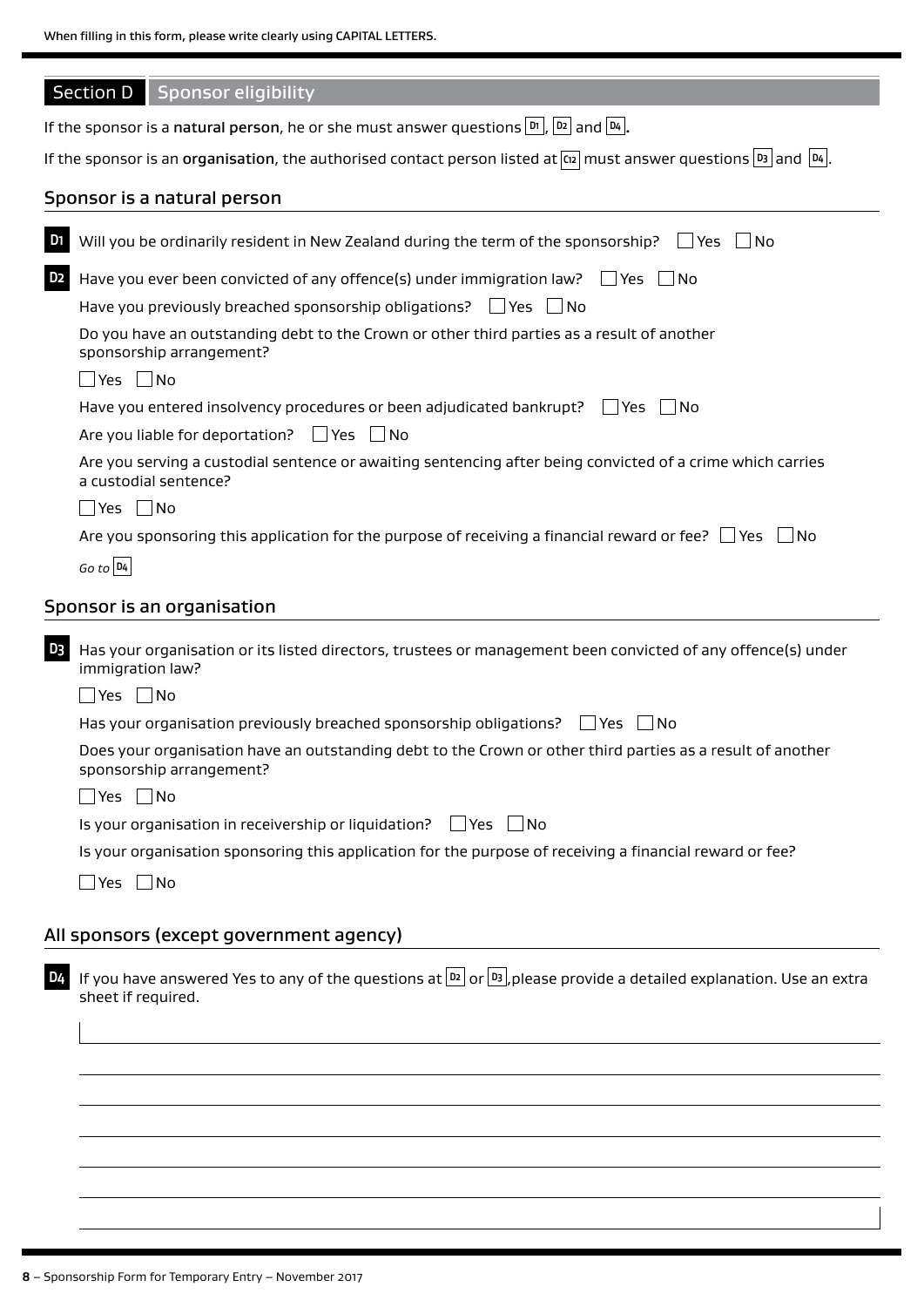# Section E Sponsorship undertakings

| The sponsor must undertake to provide for the accommodation and maintenance and repatriation<br>(or deportation if necessary) of the sponsored person(s).                                                                                                                                                                                                                                              |  |  |  |
|--------------------------------------------------------------------------------------------------------------------------------------------------------------------------------------------------------------------------------------------------------------------------------------------------------------------------------------------------------------------------------------------------------|--|--|--|
| Tick the box at $ \mathfrak{s} $ to confirm that you agree to all the sponsorship undertakings.                                                                                                                                                                                                                                                                                                        |  |  |  |
| Tick the box at $ \mathbf{E} $ if you are also agreeing to pay for the cost of maternity health services.                                                                                                                                                                                                                                                                                              |  |  |  |
| Tick the appropriate boxes at $ s $ to confirm what evidence you are providing of your ability to meet the sponsorship<br>undertakings.                                                                                                                                                                                                                                                                |  |  |  |
| I undertake to ensure that every sponsored person listed at $ x $ or $ x $ las: suitable accommodation for the<br>-61<br>duration of their stay; and financial support for their maintenance (including medical treatment if necessary)<br>for the duration of their stay, and the means to leave New Zealand at the end of their stay, including any<br>reasonable costs associated with deportation. |  |  |  |
| E <sub>2</sub><br>(Optional undertaking) I undertake to pay for the cost of maternity health services in New Zealand for the<br>sponsored person listed at $\boxed{\text{Al}}$ or $\boxed{\text{Bl}}$ , which may be at least NZ\$9,000.                                                                                                                                                               |  |  |  |
| E <sub>3</sub><br>have attached the following evidence that I have sufficient funds to meet my sponsorship undertakings:                                                                                                                                                                                                                                                                               |  |  |  |
| Wage slips $\Box$ A letter from my employer confirming ongoing employment<br><b>Bank statements</b><br>and pay conditions                                                                                                                                                                                                                                                                              |  |  |  |
| The completed Section F: Bank confirmation below $\Box$<br>Approval in principle letter<br>Other.                                                                                                                                                                                                                                                                                                      |  |  |  |
|                                                                                                                                                                                                                                                                                                                                                                                                        |  |  |  |

*Note: The minimum amount of funds you must have to sponsor a person for a temporary entry visa is:*

• *NZ\$1000 per person per month of stay if the accommodation has not been prepaid, or*

• *NZ\$400 per person per month of stay if the accommodation has been prepaid, or*

• *NZ\$15,000 per year for students taking courses lasting 36 weeks or longer (less any prepaid expenses).*

### Section F Bank confirmation

#### **Note: If you hold an approval in principle to recruit foreign fishing crew, you do not need to complete this section.**

The sponsor's bank must complete this section if the sponsor has not provided bank statements/wage slips/a letter from the employer.

| Name of bank                                                                                                                                                                                                  | <b>Branch</b>                                   |  |  |  |
|---------------------------------------------------------------------------------------------------------------------------------------------------------------------------------------------------------------|-------------------------------------------------|--|--|--|
| The bank confirms that<br>holder)                                                                                                                                                                             | (name of account                                |  |  |  |
| has an account with this bank and has sufficient funds as at the date of the signature below to make available the<br>amount of (tick one of the first four options and the fifth option only if applicable): |                                                 |  |  |  |
| NZ\$400 per month<br>∐NZ\$1,000 per month<br>Visitor:                                                                                                                                                         |                                                 |  |  |  |
| $\Box$ NZ\$1,250 per month (course less than 36 weeks)<br>Student:                                                                                                                                            | NZ\$15,000 per year (course 36 weeks or longer) |  |  |  |
| months in New Zealand for each of the<br>person(s) specified in this form,<br>for                                                                                                                             |                                                 |  |  |  |
| and $\Box$ NZ\$9,000 (if applicable).                                                                                                                                                                         |                                                 |  |  |  |
| The bank accepts no obligation or liability in respect of these funds.                                                                                                                                        |                                                 |  |  |  |
| Signature of bank officer                                                                                                                                                                                     |                                                 |  |  |  |
| Official stamp or seal<br>Full name of bank officer                                                                                                                                                           |                                                 |  |  |  |
| Date                                                                                                                                                                                                          |                                                 |  |  |  |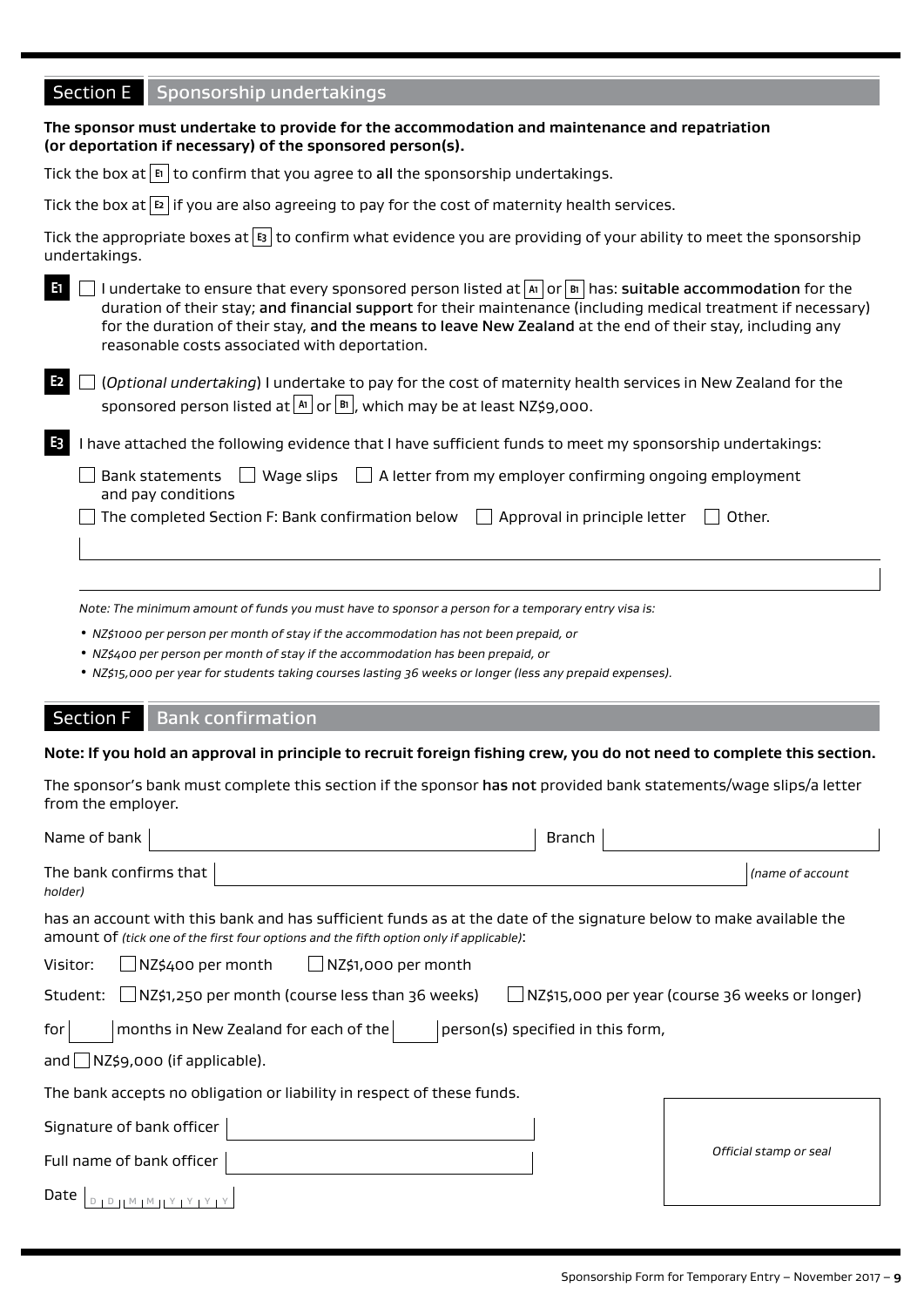#### Section G | Declaration by sponsor

**The following declaration must be witnessed by a person authorised to take statutory declarations, such as a Justice of the Peace, a lawyer, or a notary public. Make sure that you understand the declaration before you sign this section. If the sponsor is an organisation or government agency, the full name of the organisation or agency must be given for each of the undertakings below, but the declaration must be signed by the authorised contact person.**

I understand that if I have received immigration advice from an immigration adviser and if that immigration adviser is not licensed under the Immigration Advisers Licensing Act 2007 when they should be, INZ will return my sponsorship form.

|    | [full name of sponsor or authorised contact]                          | [occupation] |  |
|----|-----------------------------------------------------------------------|--------------|--|
| оf |                                                                       |              |  |
|    | [name of sponsoring organisation or government agency, if applicable] |              |  |
|    |                                                                       |              |  |

*[sponsor's address]*

solemnly and sincerely declare that:

- the information supplied on this form and in the accompanying documents is true and correct
- I/the organisation/the government agency [*circle as appropriate*] will honour the sponsorship undertakings given in Section E: Sponsorship undertakings in respect of the person(s) named in Section A: Applicant's details or Section B: Foreign crew of fishing vessel, who I/the organisation/the government agency [*circle as appropriate*] have agreed to sponsor in this form.

I acknowledge that I will be liable for any reasonable costs incurred by the Crown or a third party as a result of failing to ensure the person named in Section A: Applicant's details or Section B: Foreign crew of fishing vessel:

- has suitable accommodation while in New Zealand
- has financial support to meet the reasonable costs of essential provisions for their health and welfare while in New Zealand (including medical treatment if necessary)
- has the means to leave New Zealand at the end of the sponsorship period (including any reasonable costs associated with deportation), and
- has paid for the cost of maternity health services in New Zealand (if I have agreed to this undertaking in Section E: Sponsorship undertakings)

and that those costs may be recoverable in the New Zealand courts.

I make this solemn declaration conscientiously believing the same to be true and by virtue of the Oaths and Declarations Act 1957.

|             | Signature of sponsor or authorised contact                                                                                                                                                                                                                                                                                                             |      |        |                        |        |
|-------------|--------------------------------------------------------------------------------------------------------------------------------------------------------------------------------------------------------------------------------------------------------------------------------------------------------------------------------------------------------|------|--------|------------------------|--------|
| Declared at |                                                                                                                                                                                                                                                                                                                                                        | this | day of |                        | 20     |
|             | <i>[place]</i>                                                                                                                                                                                                                                                                                                                                         |      | [date] | <i>[month]</i>         | [year] |
| before me   |                                                                                                                                                                                                                                                                                                                                                        |      |        |                        |        |
|             | [name of person authorised to take statutory declarations]                                                                                                                                                                                                                                                                                             |      |        | [official designation] |        |
| Address     | Contact details of person authorised to take statutory declarations. (Note: The supply of any contact details to INZ<br>is optional. Any information you provide will be used for verification purposes only. Contact your nearest Immigration<br>New Zealand office for more information, or to access or correct any information you have provided.) |      |        |                        |        |

| Telephone (daytime)                                           | Telephone (evening) |  |  |  |
|---------------------------------------------------------------|---------------------|--|--|--|
| Fax                                                           | Email               |  |  |  |
| Signature of person authorised to take statutory declarations |                     |  |  |  |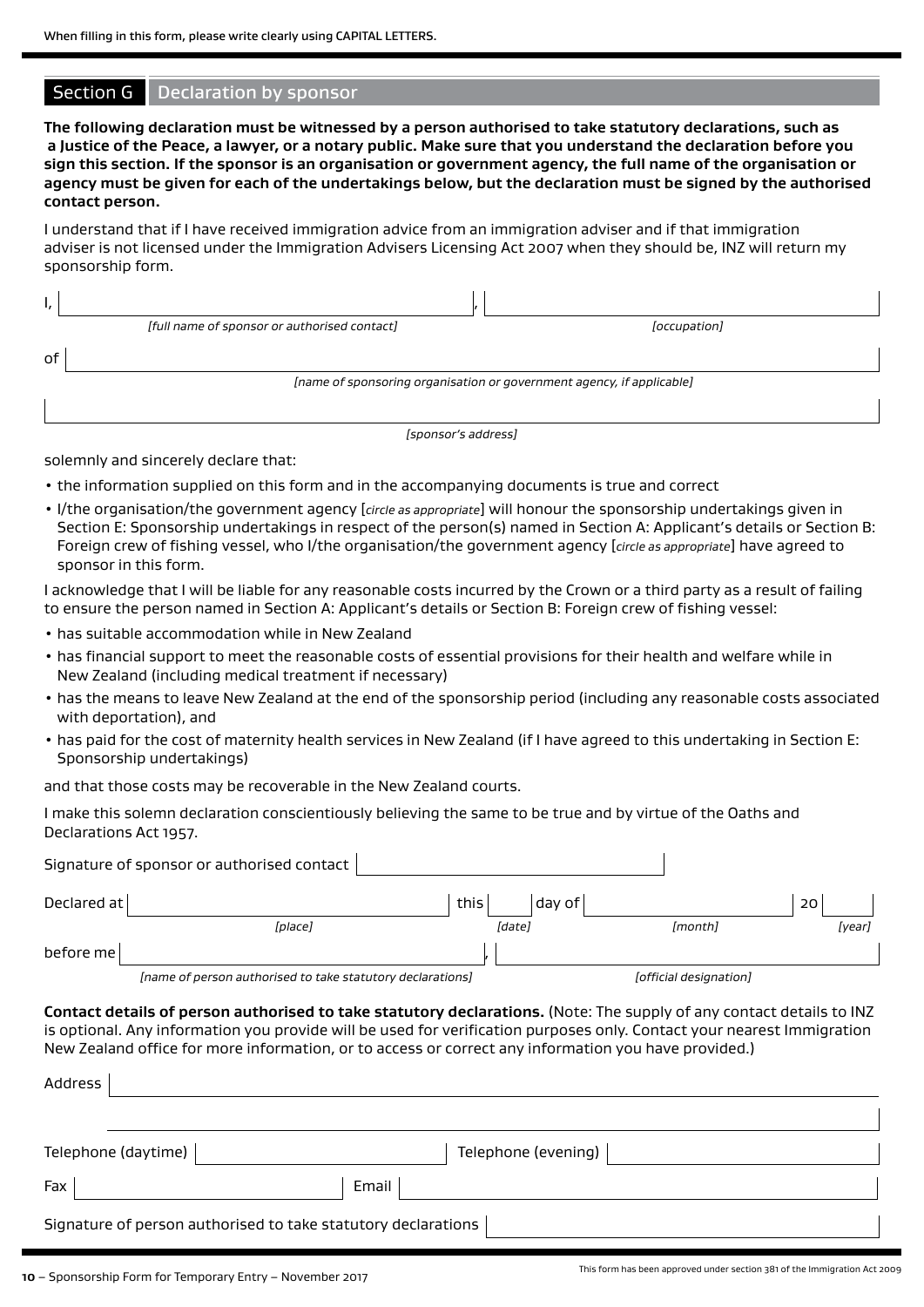# **Section H** Immigration adviser's details

**This section must be completed by the sponsor's immigration adviser. If the sponsor does not have an immigration adviser, this section does not have to be completed.**

|                                                                                                                                                                                                                                                                                                                                                                                                                                       | If you are a licensed adviser, please provide your licence details.                                                                                                                                                                                                                                                                                                                                                                                                                                                                                                                                                              |  |  |  |  |  |  |
|---------------------------------------------------------------------------------------------------------------------------------------------------------------------------------------------------------------------------------------------------------------------------------------------------------------------------------------------------------------------------------------------------------------------------------------|----------------------------------------------------------------------------------------------------------------------------------------------------------------------------------------------------------------------------------------------------------------------------------------------------------------------------------------------------------------------------------------------------------------------------------------------------------------------------------------------------------------------------------------------------------------------------------------------------------------------------------|--|--|--|--|--|--|
|                                                                                                                                                                                                                                                                                                                                                                                                                                       | $\Box$ full<br>$\Box$ provisional<br>Licence type<br>$\Box$ limited List conditions specified in the register                                                                                                                                                                                                                                                                                                                                                                                                                                                                                                                    |  |  |  |  |  |  |
|                                                                                                                                                                                                                                                                                                                                                                                                                                       | Licence number $ 2,0$<br>Go to Section I: Declaration by person assisting the sponsor                                                                                                                                                                                                                                                                                                                                                                                                                                                                                                                                            |  |  |  |  |  |  |
| H <sub>2</sub>                                                                                                                                                                                                                                                                                                                                                                                                                        | If you are exempt from licensing, tick one box below to show why you are exempt from licensing then go to<br>Section I: Declaration by person assisting the sponsor.                                                                                                                                                                                                                                                                                                                                                                                                                                                             |  |  |  |  |  |  |
|                                                                                                                                                                                                                                                                                                                                                                                                                                       | I provided immigration advice in an informal or family context only, and I did not provide the advice<br>systematically or for a fee.                                                                                                                                                                                                                                                                                                                                                                                                                                                                                            |  |  |  |  |  |  |
|                                                                                                                                                                                                                                                                                                                                                                                                                                       | I have provided immigration advice in the course of my work (employed or volunteer) and that work exempts<br>me from the requirement to be licensed. Indicate the reason for your exemption below.                                                                                                                                                                                                                                                                                                                                                                                                                               |  |  |  |  |  |  |
|                                                                                                                                                                                                                                                                                                                                                                                                                                       | Lawyer with current New Zealand practicing certificate □ Community Law Centre □ Citizens Advice Bureau                                                                                                                                                                                                                                                                                                                                                                                                                                                                                                                           |  |  |  |  |  |  |
|                                                                                                                                                                                                                                                                                                                                                                                                                                       | New Zealand Member of Parliament or staff □ New Zealand public servant □ Foreign Diplomatic/Consular                                                                                                                                                                                                                                                                                                                                                                                                                                                                                                                             |  |  |  |  |  |  |
|                                                                                                                                                                                                                                                                                                                                                                                                                                       | <b>6</b> See www.immigration.govt.nz/adviserlicensing for more information about who is exempt from licensing.                                                                                                                                                                                                                                                                                                                                                                                                                                                                                                                   |  |  |  |  |  |  |
|                                                                                                                                                                                                                                                                                                                                                                                                                                       | <b>Section I</b><br>Declaration by person assisting the sponsor                                                                                                                                                                                                                                                                                                                                                                                                                                                                                                                                                                  |  |  |  |  |  |  |
|                                                                                                                                                                                                                                                                                                                                                                                                                                       | form for the sponsor. If the sponsor does not have an immigration adviser, and no one helped the sponsor to fill<br>in this form, this section does not have to be completed.<br>If you are not exempt under the Immigration Advisers Licensing Act 2007, it is an offence for you to provide immigration advice without holding a<br>license, and Immigration New Zealand will refuse to accept your client's application. More information about immigration adviser licensing can be<br>obtained from the Immigration Advisers Authority website www.iaa.govt.nz, via email info@iaa.govt.nz or by telephone on 0508 422 422. |  |  |  |  |  |  |
|                                                                                                                                                                                                                                                                                                                                                                                                                                       | Name and address of person assisting sponsor.                                                                                                                                                                                                                                                                                                                                                                                                                                                                                                                                                                                    |  |  |  |  |  |  |
|                                                                                                                                                                                                                                                                                                                                                                                                                                       | Family/last name<br>Given/first name(s)                                                                                                                                                                                                                                                                                                                                                                                                                                                                                                                                                                                          |  |  |  |  |  |  |
|                                                                                                                                                                                                                                                                                                                                                                                                                                       |                                                                                                                                                                                                                                                                                                                                                                                                                                                                                                                                                                                                                                  |  |  |  |  |  |  |
| Company name (if applicable) and address                                                                                                                                                                                                                                                                                                                                                                                              |                                                                                                                                                                                                                                                                                                                                                                                                                                                                                                                                                                                                                                  |  |  |  |  |  |  |
|                                                                                                                                                                                                                                                                                                                                                                                                                                       |                                                                                                                                                                                                                                                                                                                                                                                                                                                                                                                                                                                                                                  |  |  |  |  |  |  |
| New Zealand Business Number (for New Zealand businesses only)<br>For help search: www.nzbn.govt.nz                                                                                                                                                                                                                                                                                                                                    |                                                                                                                                                                                                                                                                                                                                                                                                                                                                                                                                                                                                                                  |  |  |  |  |  |  |
|                                                                                                                                                                                                                                                                                                                                                                                                                                       | Telephone (evening)<br>Telephone (daytime)                                                                                                                                                                                                                                                                                                                                                                                                                                                                                                                                                                                       |  |  |  |  |  |  |
| Fax                                                                                                                                                                                                                                                                                                                                                                                                                                   | Email                                                                                                                                                                                                                                                                                                                                                                                                                                                                                                                                                                                                                            |  |  |  |  |  |  |
| I understand that after the sponsor has signed this form it is an offence for me to change or add further information,<br>or change or add any documents attached to the form, without making a statement identifying what information or<br>material has been changed, added or attached and by whom. If I make these changes or additions, I must state on the<br>form what they were, who made them and the reason they were made. |                                                                                                                                                                                                                                                                                                                                                                                                                                                                                                                                                                                                                                  |  |  |  |  |  |  |

I understand that the maximum penalty for this offence is a fine of up to NZ\$100,000 and/or a term of imprisonment of up to seven years.

I certify that the sponsor asked me to help them complete this form and any additional forms. I certify that the sponsor agreed that the information provided was correct before signing the declaration.

I have **assisted** the sponsor as an interpreter/translator

I have **assisted** the sponsor with recording information on the form

I have **assisted** the sponsor in another way. *Specify*